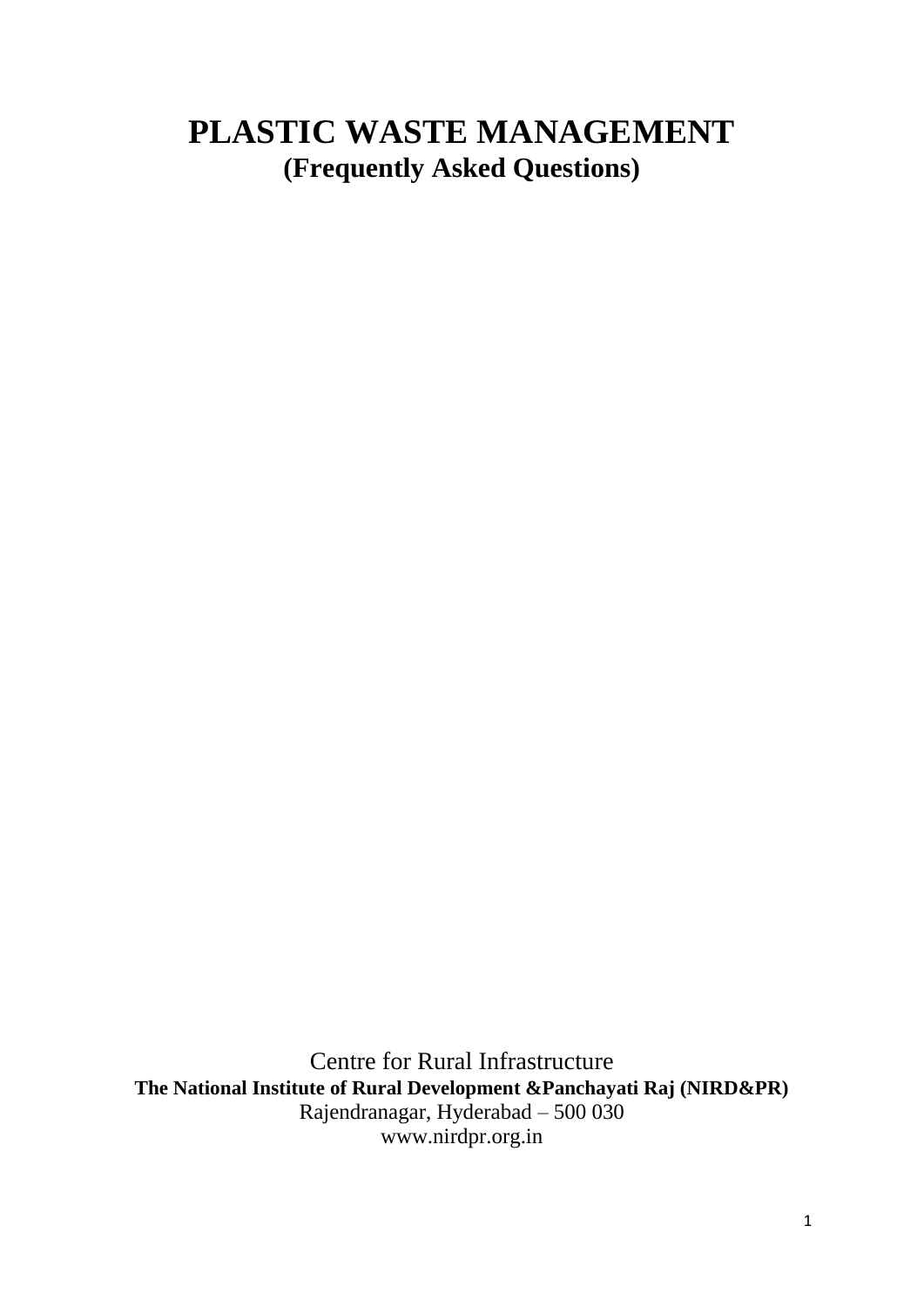# **PLASTIC WASTE MANAGEMENT (Frequently Asked Questions)**

Dr R Ramesh Prof. P SivaRam

Version: September, 2019

Centre for Rural Infrastructure **The National Institute of Rural Development &Panchayati Raj (NIRD&PR)** Rajendranagar, Hyderabad – 500 030 www.nirdpr.org.in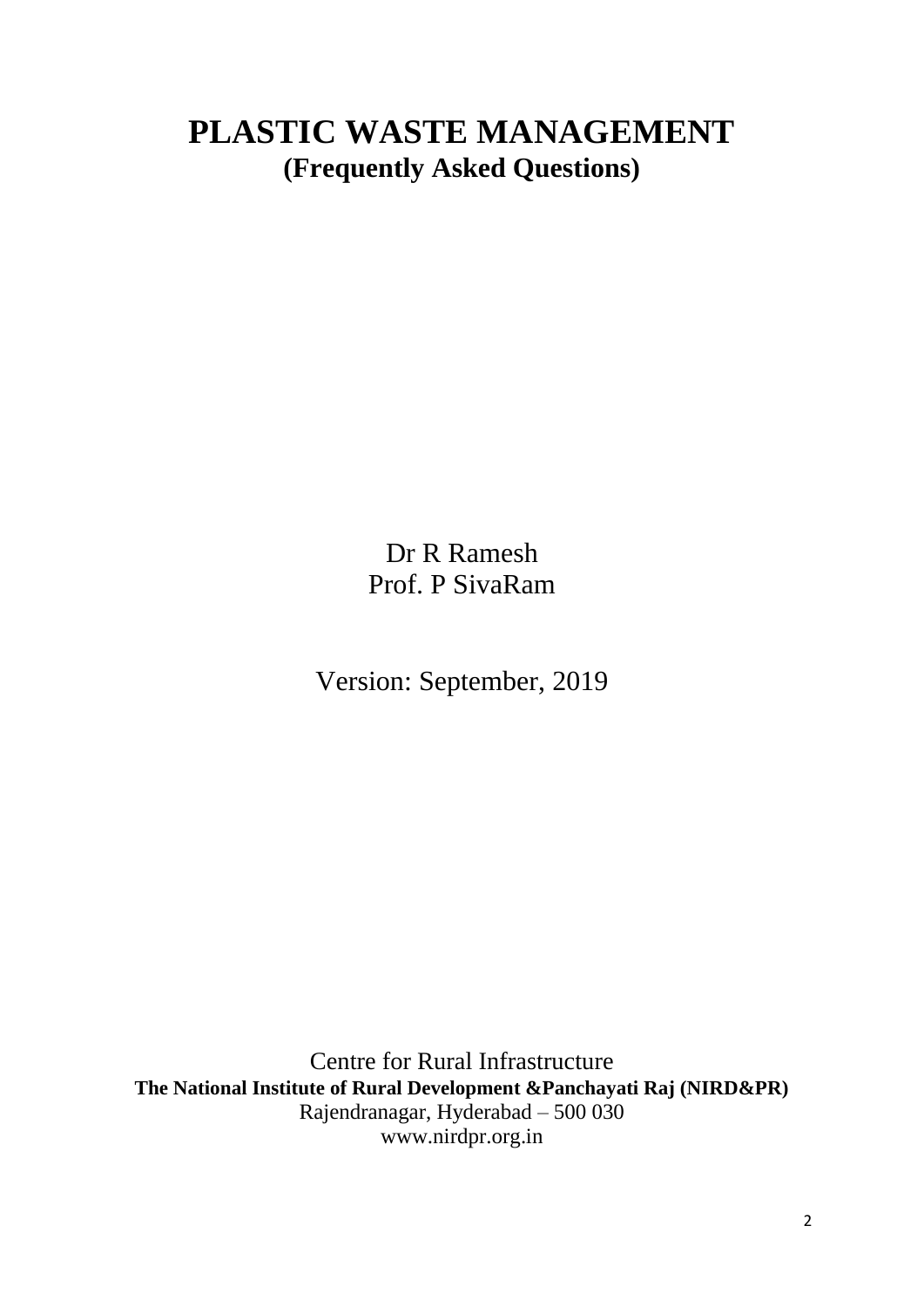# $FAQ-1$

*Why can't the government ban the single-use carry bags*? *Why this extensive 'advice' on shifting to the use of cloth bag, or bags made of eco-friendly materials?* 

The government has already banned (through Plastic Waste Management Rules – 2016) the manufacturing / sale and use of plastic carry bags of less than 50 microns. That means manufacturing and using single-use plastic carry bags is illegal. It is illegal since March 2016.

# $FAQ - 2$

*But, is Plastic Waste Management (PWM) Rules -2016 applicable to Gram Panchayats also? I am under the impression that it is applicable only to Urban Local Bodies and Municipalities.* 

Yes. It is. Plastic Waste (Handling and Management) Rules – 2011 that existed earlier did not cover Gram Panchayats. The recent version of it, Plastic Waste Management Rules – 2016 (amended in 2018) is applicable to rural local bodies (Gram Panchayats) also.

# *FAQ – 3*

*You are saying that the PWM Rules – 2016 has banned the single-use plastic carry bags. But, when we buy household items from any shop – be it a grocery shop, a vegetable vendor, a fruit stall or even restaurants and eateries – all of them easily give us parcels in use-andthrow carry bags only.*

First of all, many people – both the shopkeepers as well as consumers – do not know that it is illegal to give or accept single-use plastic carry bags. We think the advocacy on avoiding useand-throw carry bags is a piece of advice, like it is said 'plant a tree'. Many do not know that it is illegal. Secondly, the ban is not fully enforced, as yet. Use and throw carry bags are available because you and I happily accept when it is handed to us. So long as there is demand in the market, supply will not stop.

It's like the traffic fine for riding a two-wheeler without wearing a helmet is Rs.1,000 (as per Motor Vehicles (Amendment) Act, 2019). But you see people wearing helmet only in cities where this act is enforced, or only the days a traffic police squad is serious on duty.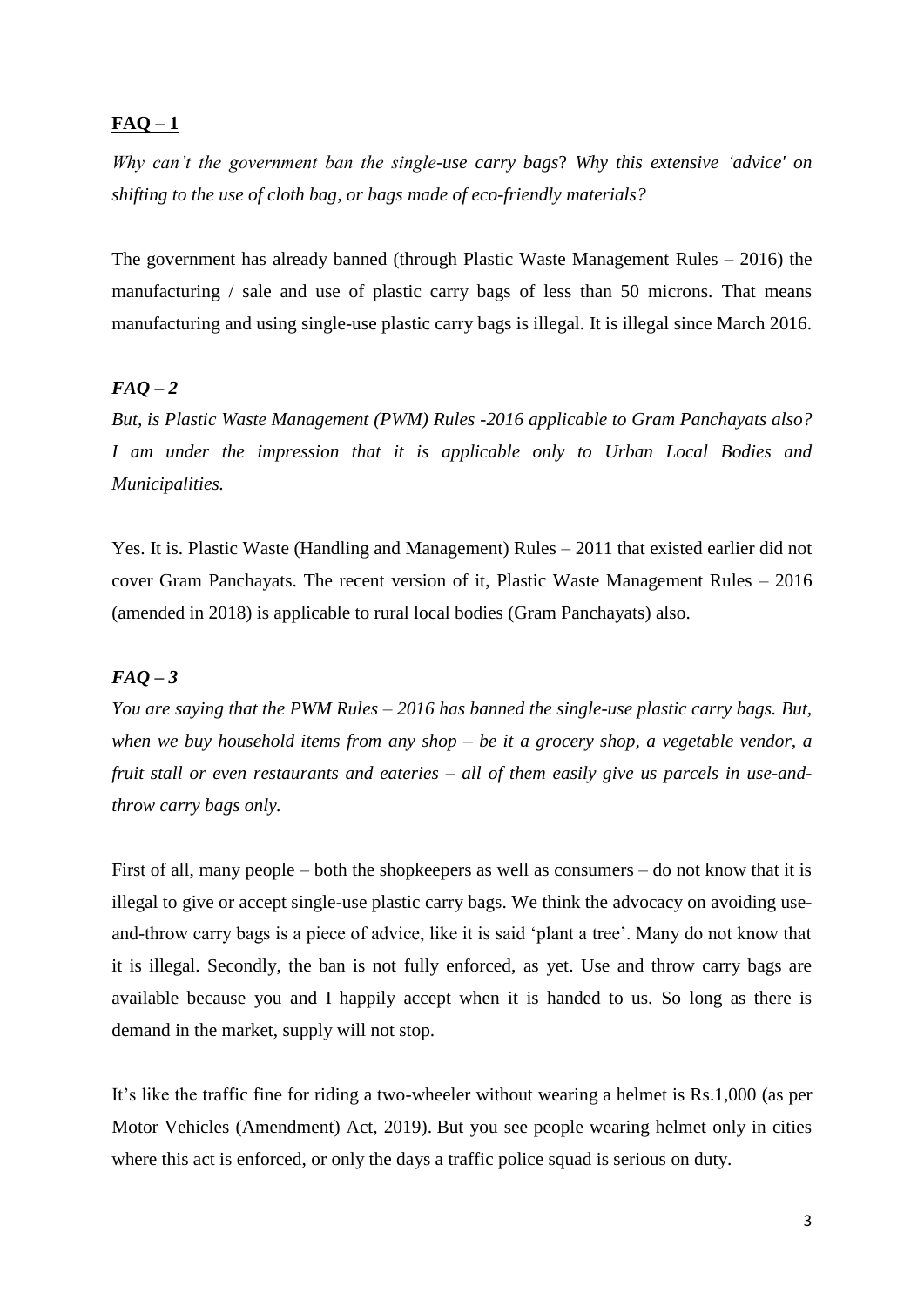#### *If it is illegal / unlawful, how is it easily available all over?*

Although the Plastic Waste Management Rules – 2016 is in vogue since March 2016, it is not implemented. It is the local bodies – both urban and rural local bodies – that should implement it, and the respective State Pollution Control Boards should facilitate and monitor. The use-and throw carry bags (of less than 50 microns) that you get in the market are coming from some unlicensed manufacturers. They are made available because they are cheap; and many do not say: 'no', when they are handed this piece of garbage [use-and throw carry bag]. We know that demand will generate its own supply – no matter it is legal or illegal. A typical example could be alcohol prohibition and illegal sale of locally brewed liquor.

# *FAQ – 5*

*You mentioned that single-use plastic carry bags of less than 50 microns are banned. But, how do I know if a plastic carry bag a shop keeper is giving me is less than 50 microns or more than 50 microns?*

All licenced manufacturers shall print on the bag: '*Thickness above 50 microns as per the specifications of Plastic Waste Management Rules – 2016*'. If there is no such print, you can take it to mean that it is from some unlicensed manufacturer producing it in some nameless lane. Can you recollect now in how many of the use-and-throw carry bags you accepted last week, you found this printed. Most probably, in none of them, except from some departmental stores that are under constant scanner. Those unlicensed manufacturers [of useand-throw carry bags] thrive 'partly' because you support their business by accepting useand-throw carry bags every time you are shopping.

# *FAQ – 6*

*If plastic carry bags of less than 50 microns are banned in a way means plastic bags of more than 50 microns are allowable. Are they environment friendly?*

No. They are not eco-friendly either. An eco-friendly product, which is a complete substitute of the plastic in all uses, has not been found till date. If available, they are not cost-effective. Thus, in the absence of a suitable alternative, it is impractical and undesirable to impose a blanket ban on the use of plastic all over the country. The real challenge is to improve plastic waste management system. For one, plastic carry bags of more than 50 microns are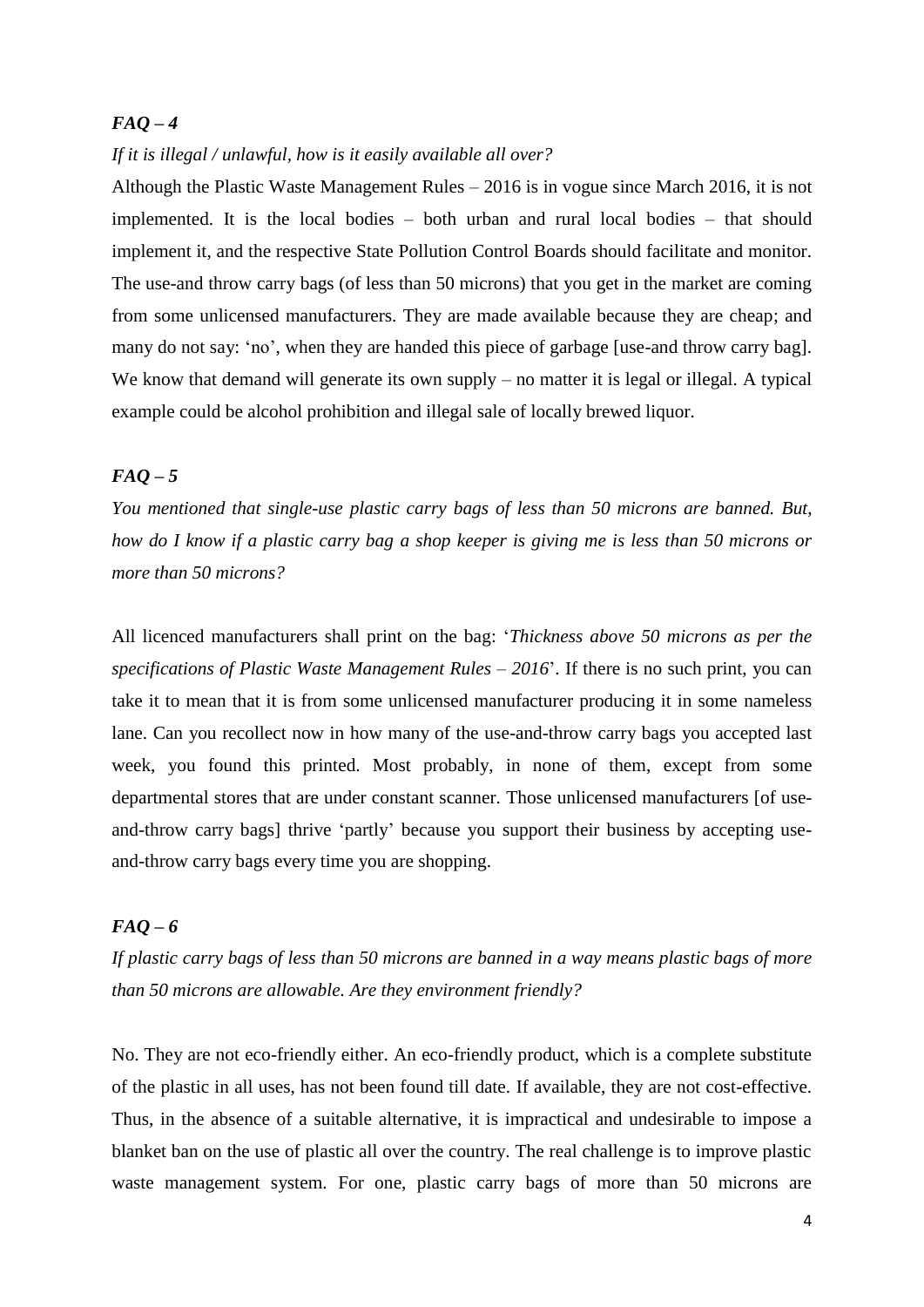recyclable, and so rag pickers tend to collect them. Secondly, the cost of these carrybags ranges from Rs.3 to Rs.5/- and so shop keepers cannot afford to give it for free. When it is charged consumers tend to say: 'no'. Consumers make it a point to carry a cloth bag in order to avoid paying extra for the carry bag. In the case of use-and throw plastic bags of less than 50 microns, they are given free of cost. Therefore, it is mostly the single-use carry bags of 20  $-40$  microns that we see flying around / floating around / clogging the drainages. This step can considerably 'reduce' such use-and-throw carry bags coming into the environment. All said and done, the best is to 'refuse' any plastic carry bag. As of now, the step we contemplate is at least to 'reduce' until a cost-effective alternative comes in the market.

### *FAQ – 7*

*Are 'single-use plastic carry bags', and 'single-use plastics' one and the same?* 

'Single-use plastic carry bags' are just one in the category of 'single-use plastics'. Singleuse [plastics](https://www.thehindu.com/tag/62824-870-684/plastics/?utm=bodytag) - often also referred to as disposable plastics - are commonly used for packaging and include items intended to be used only once before they are thrown away or recycled. Plastics used in packaging mostly are of single-use. They include: grocery bags, food packaging, plastic water-bottles, straws, single-use coffee stirrers, single use plastic tea cups and plastic cutleries such as spoons, forks, and knives. Such plastics are problematic because they are not biodegradable.

# *FAQ – 8*

### *So, all these 'single-use plastics' are banned?*

No. The ban, as of now, is only about the use-and-throw carry bags of less than 50 microns. The PWM Rules has stipulated that the manufacturers and brand owners of all types of single-use plastics must find acceptable alternatives / or put in place a mechanism to collecting them back and cleaning up the environment by sending them to recyclers. The manufacturers and brand owners must put in place such a system by March 2020 (i.e. two years from the date of release of PWM-Rules – 2016 (as amended in March, 2018).

Plastic material, in any form including Vinyl Acetate - Maleic Acid - Vinyl Chloride Copolymer, shall not be used in any package for packaging gutkha, pan masala and tobacco in all forms.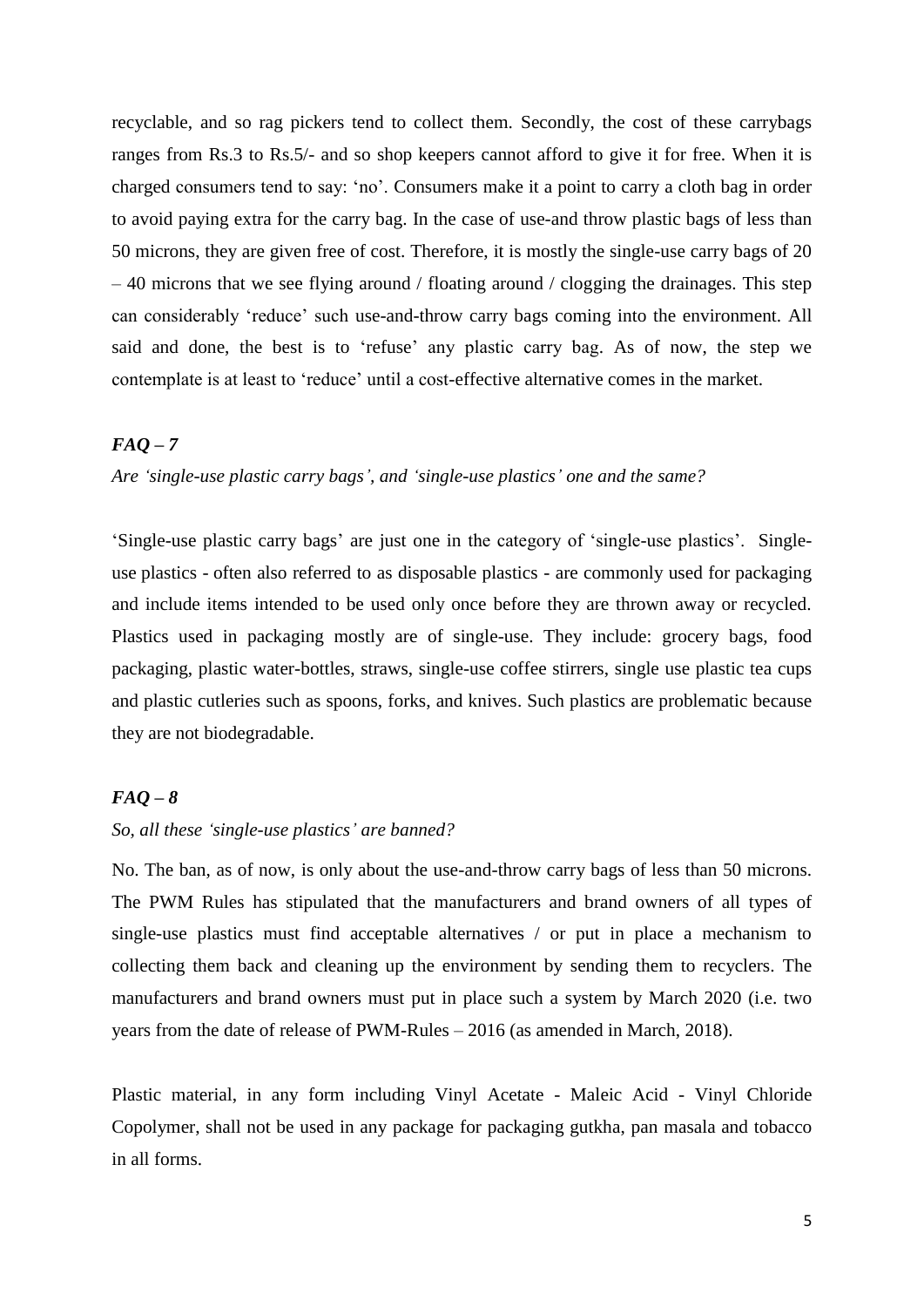*In biscuit packets, chips packets etc. we find one layer of plastic as the main material, in combination with one or more layers of metalized layers, or aluminium foils in the form of laminate. How about such materials?* 

They do not come under the category of 'single-use plastics'. They are technically known as 'multi-layered packaging' materials. They are co-extruded structures with more than one type of material – used in packaging. These materials are really problematic. PWM Rules says that manufacture and use of non-recyclable multi-layered plastic should register with SPCB within three months of this notification, and phase out use of such plastics within 6 months. Nevertheless, there are innovators, who have demonstrated that these can be converted into long plastic sheets and be reused as car/bus shelters, passenger shelters, temporary shelters in construction sites etc. These can also be used as Refused Derived Fuel (RDF) in cement kilns in place of coal. However, the real problem is about collection because the contamination from the streets and moisture on these materials reduce its calorific value / energy value / usability.

### *FAQ – 10*

# *How about aluminium foils without any laminates – the ones restaurants use for packing food items?*

Hot food items [including tea, coffee] should not be packed in plastics. Such practice can cause cancer. Please realise that if you follow that practice, you are giving yourself slow poison. I understand your question is about aluminium foils used in packing. Yes, aluminium packaging materials are recyclable. But, you do not care to wash them before you discard such materials in the dustbin. People throw away such containers with leftover food items such as *chatnai, sambar* etc. They start giving a foul smell before they reach recyclers. The same is the case of with milk pouches also. The recyclers refuse to accept such items because of the contaminants and foul smell. One material can be recycled into another usable material – but not mixed up garbage. Aluminium cans / aluminium foil containers are recyclable. Remember to wash it clean before you discard in the dustbin.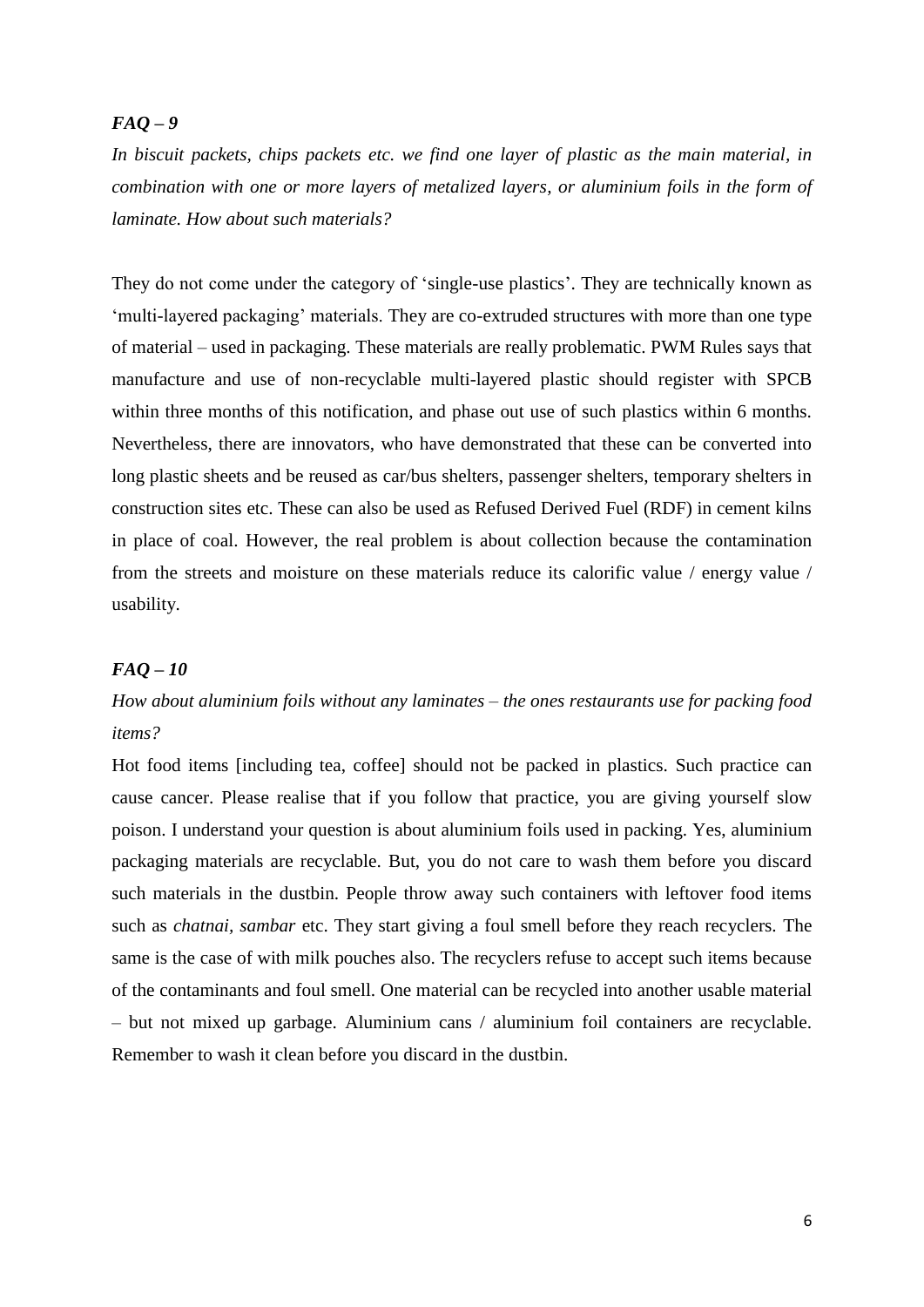*In fact, most of these single-use plastics come in the form of 'packaging materials' from big corporate companies, besides the shopping bags, straws, multi-layered plastics, and others. Perhaps, that's what you mean by Brand Owners and Manufacturers of single-use plastics. What are the corporate companies doing about it? Are they not to be held responsible for introducing in the environment huge volumes of plastics – in the form of packaging materials?*

The PWM Rules – 2016 stipulates the responsibility of manufacturers, importers and brand owners for environmentally sound waste management practices. They need to establish a system for collecting back the plastic waste generated due to their products. This is called Extended Producer Responsibility (EPR). Corporate companies can appoint their representative institutions that shall work with targets to collect back the plastic waste generated by these companies. The plan of collection to be submitted to the State Pollution Control Board (SPCB) while applying for establishing business / renewing license, within a year from the date of notification of these rules, and start implementing within two years thereafter.

### *FAQ – 12*

*This sounds fine, but is there anything happening about it actually, since it was notified in March 2018?* 

In Punjab, for instance, about 30 major food companies will launch an initiative with nonprofit Punjab Plastic Waste Management Society, to collect MLP waste in the state on October 2. The initiative hopes to clean 95 per cent of the waste in the state by 2022, says the Punjab Pollution Control Board that forged the collaboration. Similar EPR initiatives are being carried out in other states. In Maharashtra, PepsiCo India announced a collaboration with Delhi-based company Gem Enviro to collect and recycle MLP waste and "PET bottles" of any brand. There are newspaper reports that companies such as Amazon, FlipKart, Samsung, RPG Group, Mahindra Group, Godrej Group, Pepsi Co India, Nestle India, Dabur India have started working on EPR appointing agencies on behalf of them to collect back the plastics they introduced in the market. There are several professional waste collection and processing services that work on social enterprise model / business model.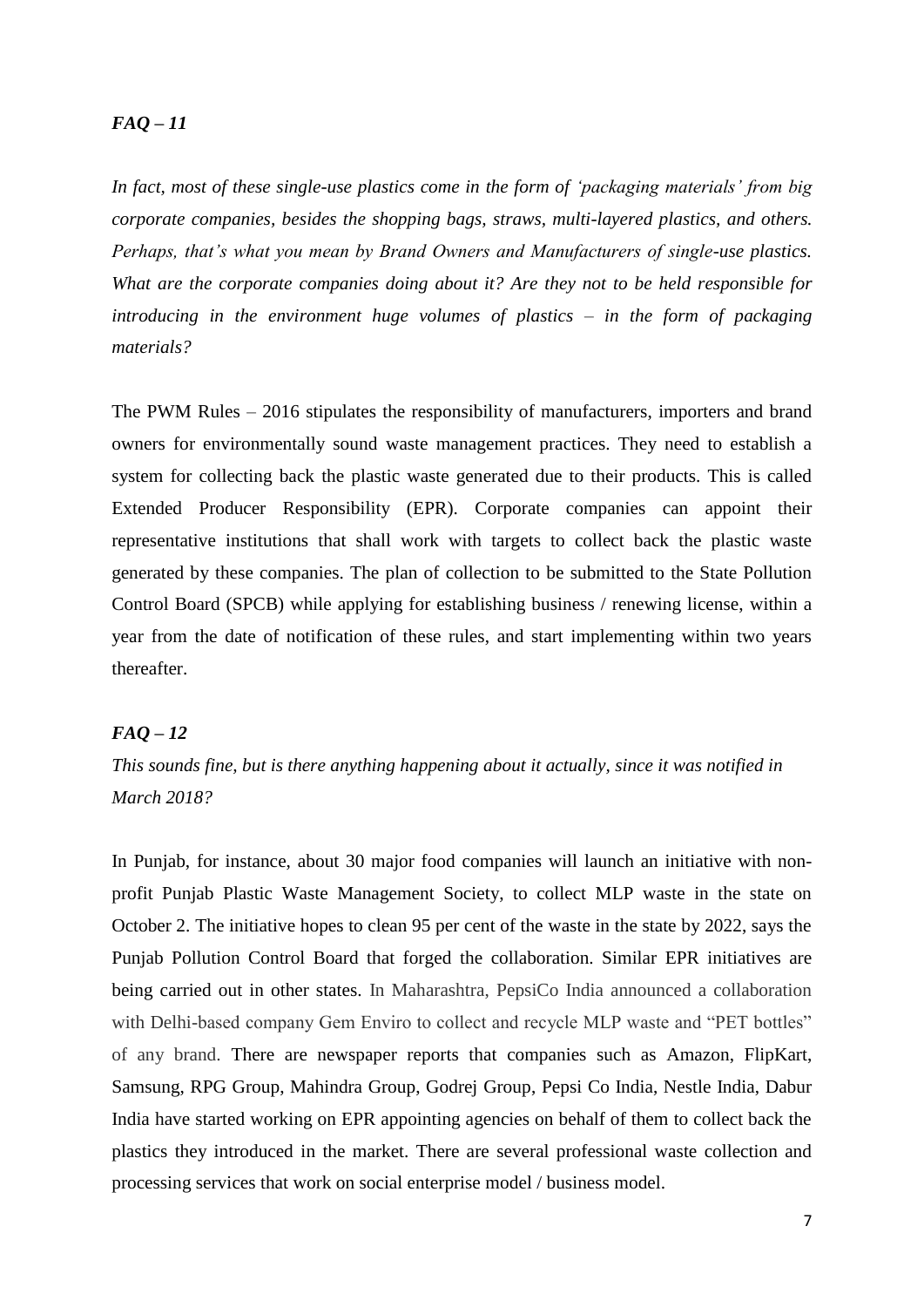### *What are the Responsibilities of Local Bodies /Gram Panchayats?*

The Gram Panchayat shall be the authority for enforcement of these rules. Every Gram Panchayat either on either on its own or by engaging an agency shall set up, operationalise and coordinate for waste management in the rural area / villages under their control. Their functions include:

- a) Ensuring segregation, collection, storage, transportation, plastic waste and channelization of recyclable plastic waste to recyclers having valid registration; ensuring that no damage it caused to the environment during this process
- b) Creating awareness among all stakeholders and their responsibilities; and
- c) Ensuring that waste is segregated at source, and that open burning of plastic waste does not take place.
- d) Prepare a by-law spelling out specific rules for proper management of waste and regulation of households and institutions within Gram Panchayats. In other words, Gram Panchayats shall to frame bye-laws incorporating the provisions of these rules.
- e) Determine 'user fees' for waste collection and management, and levy 'spot fines' on households / institutions / restaurants / market association that litter.
- f) The Gram Panchayats, if required shall take the assistance of the District Magistrate or the Deputy Commissioner for enforcement of these rules.

### *FAQ – 14*

### *What are the Responsibilities of Waste Generators?*

Waste generators here include several categories including households, and institutions as you shall find below.

Institutional waste generators, market associations, event organisers are directly made responsible for segregation and sorting the waste and manage in partnership with local bodies. In case of an event, or gathering of more than 100 persons, the organiser will have to ensure segregation of waste at source and handing over of segregated waste to waste collector or agency, as specified by the Gram Panchayat.

All hotels and restaurants will also be required to segregate biodegradable waste and set up a system of collection to ensure that such food waste is utilised for composting / bio-gas.

The rules mandate that all resident welfare and market associations and gated communities with an area of above 5,000 sq m will have to segregate waste at source into material like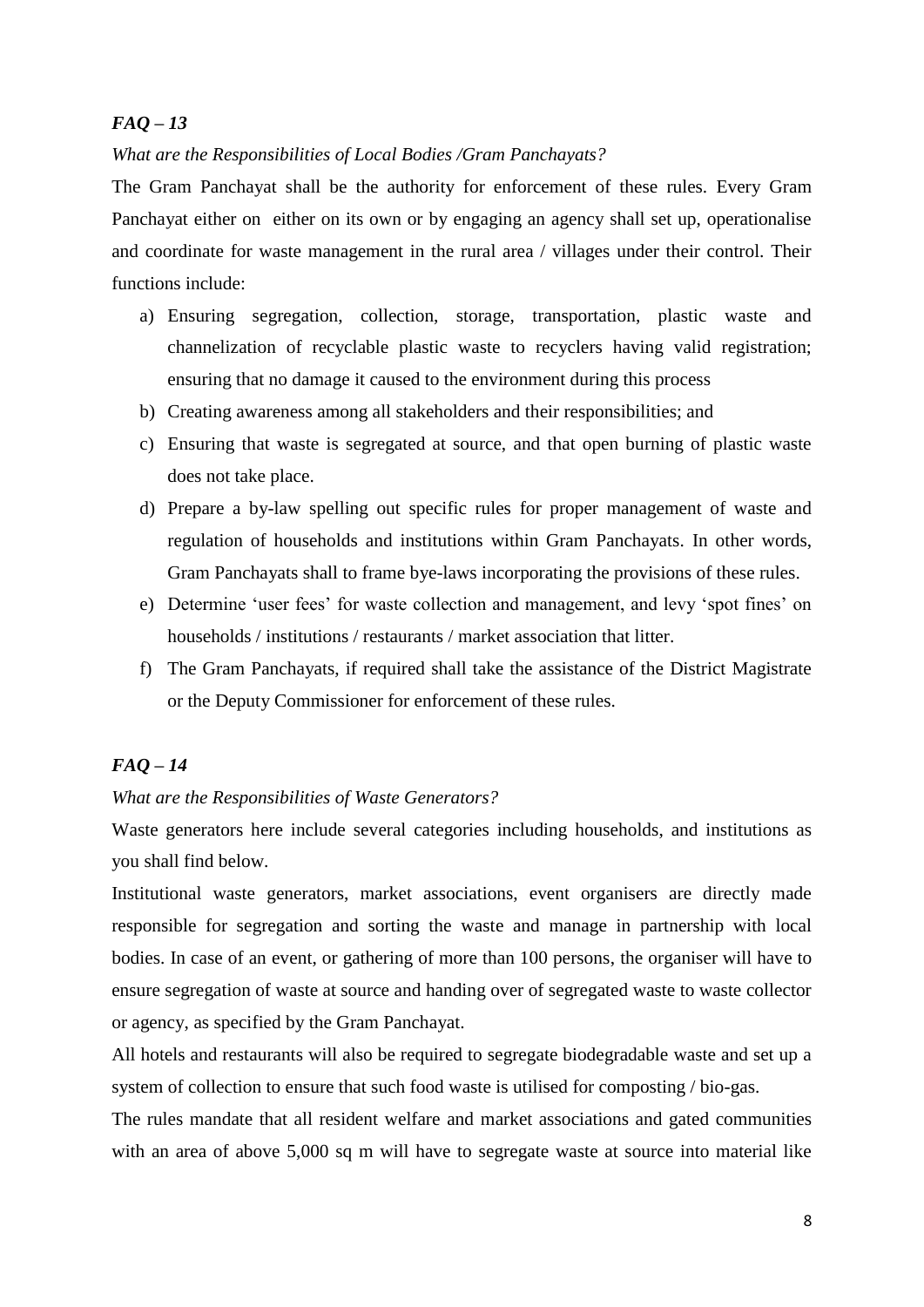plastic, tin, glass, paper and others and hand over recyclable material either to authorised waste-pickers and recyclers or to the urban local body.

All waste generators shall pay such user fee or charge as may be specified in the bye-laws of the local bodies for plastic waste management such as waste collection or operation of the facility thereof, etc.;

# *FAQ – 15*

### *What are the Responsibilities of retailers and street vendors?*

All retailers and street vendors selling or providing commodities in plastic carry bags or multi-layered packaging covers, which are not manufactured or labelled or marked in accordance with these rules shall be liable to pay such fines / penalties as specified under the bye-law of the local bodies.

# *FAQ – 16*

### *The Responsibilities of Citizens / Households?*

- Stop littering public places. Stop spitting on the roads and in public places
- Refuse generating waste (by carrying your own bag, refusing to take tea / coffee in disposable cups etc.)
- Use your ingenuity and reduce generating waste.
- Segregate waste at the household level and cooperate with the Gram Panchayat in implementing the bye-laws pertaining to waste management at Gram Panchayat level.

# *FAQ – 17*

*How do we ensure that PWM Rules are really implemented?* 

There are reporting requirements that the Government of India has stipulated in the PWM Rules – 2016 that SPCB shall not renew registration of producer unless the producer has an action plan for setting up plastic waste management unit. Every person engaged in recycling or processing of plastic waste shall prepare and submit an annual report in Form – IV to the local body concerned under intimation to the concerned SPCB by the 30<sup>th</sup> of April every year. Every local body shall submit an annual report in Form –V to the concerned SPCB by 30<sup>th</sup> June every year. Each SPCB shall submit an annual report in Form VI to the CPCB on the implementation of these rules by the  $31<sup>st</sup>$  July of every year. The CPCB shall prepare a